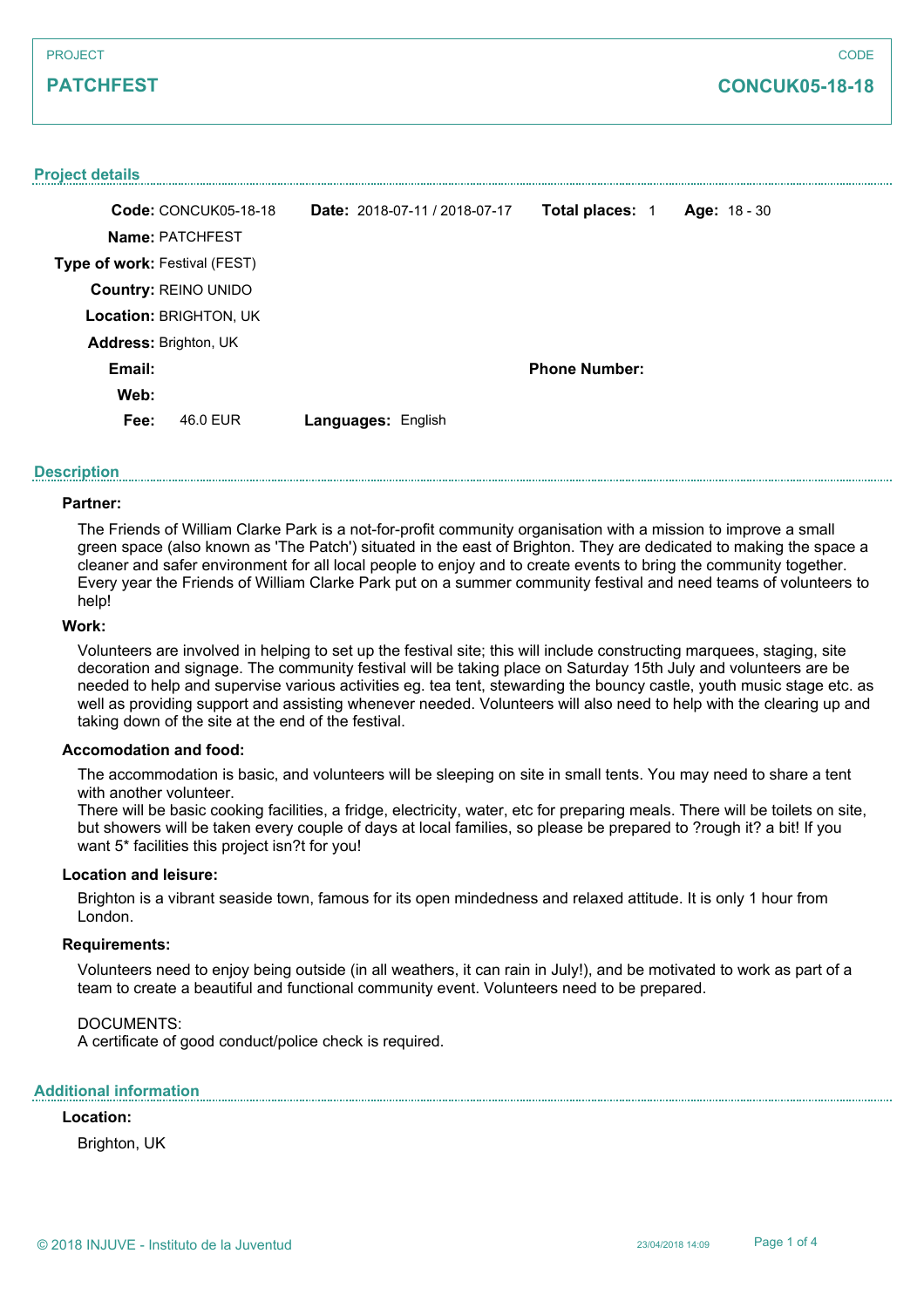## **PATCHFEST**

# **CONCUK05-18-18**

## **Remarks**

## ACCESSIBILITY:

Volunteers need to be able to sleep on the floor on roll mats in tents, and be able to walk on uneven ground. You also need to be able to get involved in physical work like helping to put up marquees.

#### EXTRA FEE:

£40 (GBP) - a small contribution to Concordia?s administration fees. If the volunteer needs a VISA to enter the UK, an additional £21 needs to be paid to Concordia to cover the cost of the VISA sponsorship certificate

## **How to get**

**Airport:** LGW

**Bus/train station:** Brighton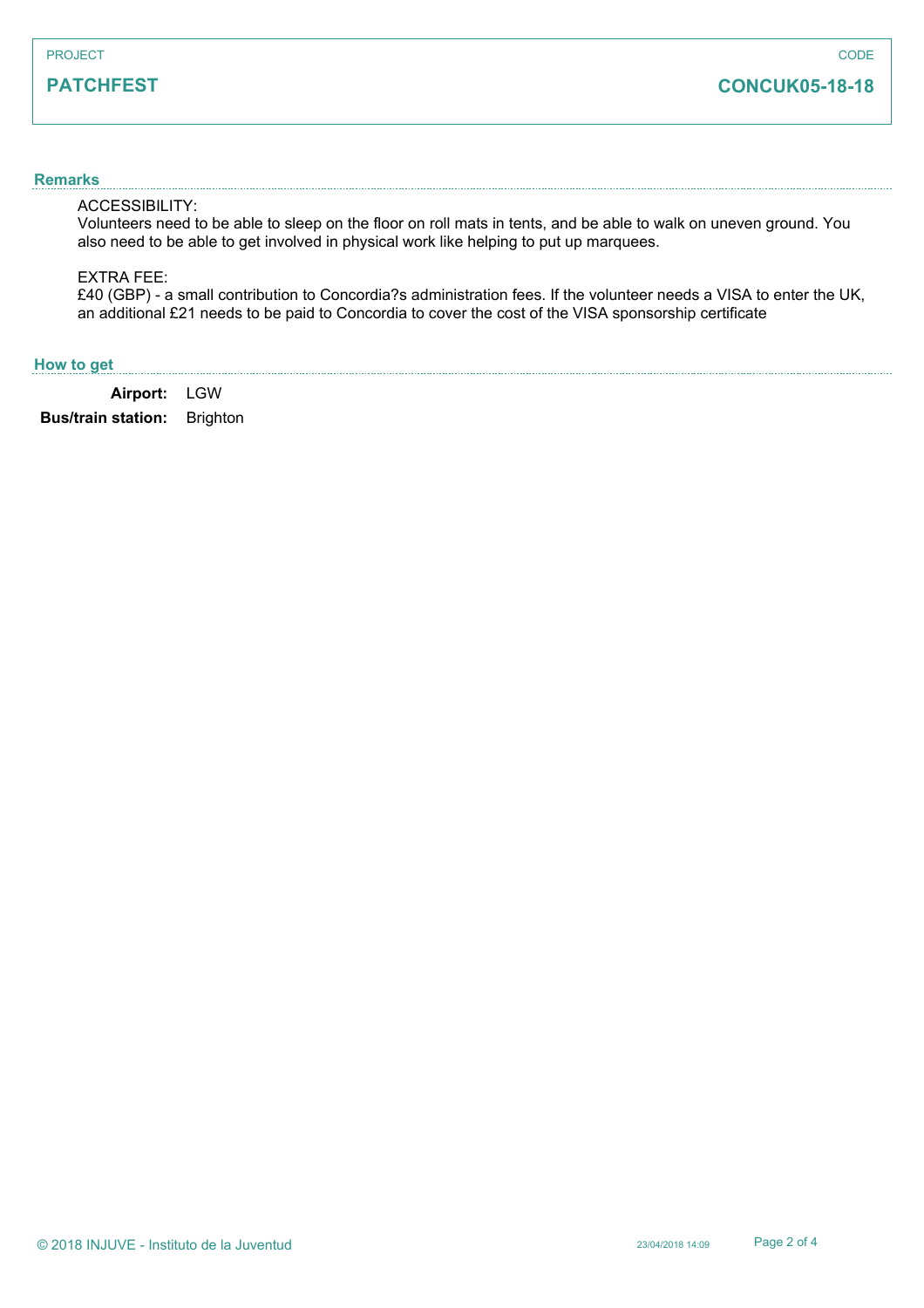## **GREEN&AWAY TAKE DOWN**

# **CONCUK07-18**

| <b>Project details</b>                                                           |                                |  |                                      |                      |  |                             |  |  |  |
|----------------------------------------------------------------------------------|--------------------------------|--|--------------------------------------|----------------------|--|-----------------------------|--|--|--|
|                                                                                  | Code: CONCUK07-18              |  | <b>Date:</b> $2018-07-25/2018-08-06$ | Total places: 2      |  | Age: 18 - 30                |  |  |  |
| <b>Name: GREEN&amp;AWAY TAKE DOWN</b>                                            |                                |  |                                      |                      |  |                             |  |  |  |
| Type of work: Environmental (ENVI) - Environmental (ENVI) - Environmental (ENVI) |                                |  |                                      |                      |  |                             |  |  |  |
| <b>Partner: CONCUK</b>                                                           |                                |  |                                      |                      |  |                             |  |  |  |
| <b>Country: REINO UNIDO</b>                                                      |                                |  |                                      |                      |  |                             |  |  |  |
|                                                                                  | <b>Location: WEST MIDLANDS</b> |  |                                      |                      |  |                             |  |  |  |
| Address:                                                                         |                                |  |                                      |                      |  | <b>Postal Code: CV5 6FZ</b> |  |  |  |
| Email:                                                                           |                                |  |                                      | <b>Phone Number:</b> |  |                             |  |  |  |
| Web:                                                                             |                                |  |                                      |                      |  |                             |  |  |  |
| Fee:                                                                             | 46.0 FUR                       |  | Languages: Spanish, English          |                      |  |                             |  |  |  |

#### **Summary**

Green & Away are a registered educational charity, that organise, build and run Europe´s only tented, sustainable conference centre - a temporary eco-village, situated on a farm in the west of England. Each summer they bring a community of around 100 volunteers from across the world together to create the site, facilitate events, and take down this beautiful and unique project.

#### **Description**

### **Partner:**

Green & Away are a registered educational charity, that organise, build and run Europe's only tented, sustainable conference centre - a temporary eco-village, situated on a farm in the west of England. Each summer they bring a community of around 100 volunteers from across the world together to create the site, facilitate events, and take down this beautiful and unique project.

### **Work:**

Volunteers will be an integral part of the team helping to run some of the final events of the summer, before working on the take down of the Green & Away site. Work will include  $\zeta$  de-constructing and packing away tents, marquees, yurts, domes and other structures; decommissioning compost toilets; maintaining and packing site infrastructure e.g. plumbing & electricity - solar/wind energy; managing the transport & logistics of equipment; keeping our woodpowered showers hot; maintaining our organically grown kitchen garden; baking bread and cooking wholesome, vegetarian, organic, and locally sourced food in our kitchen; 'housekeeping' of the rental accommodation for our participants; art installations and practical workshops e.g. woodwork, leather work, foraging for plants and flowers; enjoying music and laughter in the Honking Goose, our fully licensed, volunteer-built bar. Volunteers work in teams within a group of approx. 35-50 people. When we host an event, up to 200 people can be on site.

During the take down phase our working days usually start at 9am with a short meeting to discuss the tasks for the day, and finish around 5-6pm, with lunch and regular tea and cake breaks. During conferences the tasks have very different working hours. For example some people will be up early every day to light fires for the showers, the kitchen has 2 different shift times - whereas the bar workers usually finish late at night, so will start much later in the day too!

### **Accomodation and food:**

Volunteers live in tents on site, and toilet and shower facilities are provided. IT RAINS IN ENGLAND IN THE SUMMER *i* Be prepared! Volunteers MUST bring: Waterproof coat and trousers, strong boots, warm clothing, sleeping bag, camping mattress. We also ask volunteers to bring their own tent if possible. Extra blankets are available. Three healthy meals a day will be provided which will be mostly organic, vegetarian, and made using locally sourced produce where possible. Special dietary requirements can be provided for.